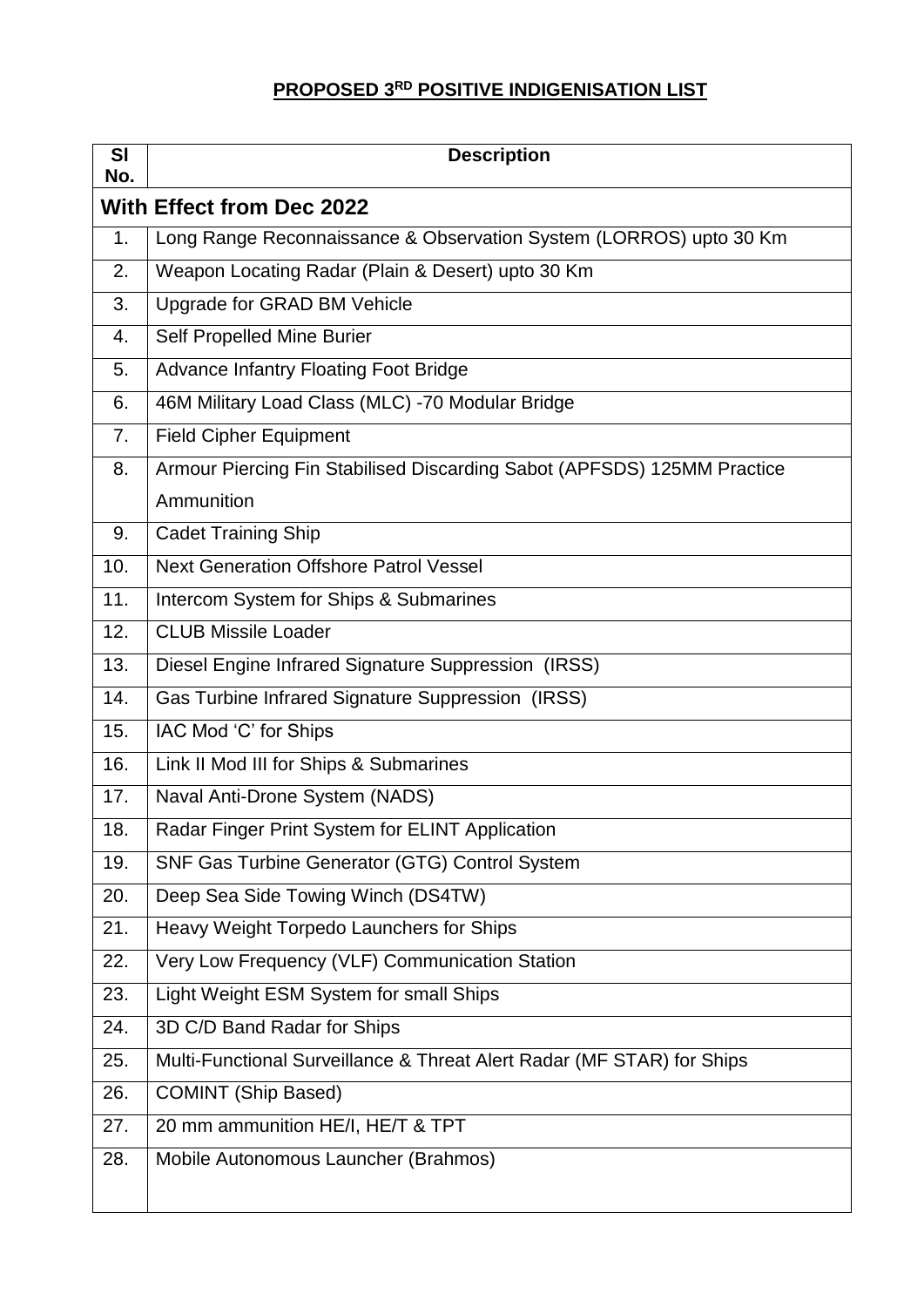| <b>SI</b><br>No.                 | <b>Description</b>                                                             |  |
|----------------------------------|--------------------------------------------------------------------------------|--|
|                                  | <b>With Effect from Dec 2022</b>                                               |  |
| 29.                              | Advance Light Weight Torpedo (Ship Launch)                                     |  |
| 30.                              | Ship Based Medium Range Surface to Air Missile (MRSAM)                         |  |
| 31.                              | Global Navigation Satellite System (GNSS): Jammer System                       |  |
| 32.                              | Global Navigation Satellite System (GNSS): Spoofing System                     |  |
| 33.                              | Air to Ground Rocket 68mm                                                      |  |
| 34.                              | MC2 Mission Computers for Mirage 2000 I/TI                                     |  |
| 35.                              | Hand Held Counter Drone System                                                 |  |
| 36.                              | Counter Drone System (Hard Kill)                                               |  |
| 37.                              | Counter Drone System (Soft Kill)                                               |  |
| <b>With Effect from Dec 2023</b> |                                                                                |  |
| 38.                              | Mini & Small Range UAV/Drone with Range of 100 Kms, Altitude of 4000m          |  |
|                                  | (Land Based)                                                                   |  |
| 39.                              | 81mm Anti Thermal Anti Laser (ATAL) Smoke Grenade                              |  |
| 40.                              | Thermal Imaging (TI) Sight for Automatic Grenade System/ Automatic Grenade     |  |
|                                  | Launcher (AGS/AGL)                                                             |  |
| 41.                              | 40mm Multi Grenade Launcher (MGL)                                              |  |
| 42.                              | 5.56 x 45 mm (Tavor Ammunition)                                                |  |
| 43.                              | Naval Utility Helicopter (NUH)                                                 |  |
| 44.                              | <b>Helo Deck Communication System</b>                                          |  |
| 45.                              | Aircraft Loader for MK 54 Torpedo and Harpoon Missile                          |  |
| 46.                              | <b>Stabiliser for Ships</b>                                                    |  |
| 47.                              | SSM Loader: 1241RE & P 25 Class                                                |  |
| 48.                              | <b>HF Transmitters 2KW</b>                                                     |  |
| 49.                              | Loitering Munitions (Land based range upto 150 Km)                             |  |
| <b>With Effect from Dec 2024</b> |                                                                                |  |
| 50.                              | Reflex Sight with Reticle for 40mm Multi Grenade Launcher (MGL) & Under Barrel |  |
|                                  | Grenade Launcher (UBGL)                                                        |  |
| 51.                              | <b>Spotting Scope System</b>                                                   |  |
| 52.                              | Marine Grade Aluminium Alloy Plates                                            |  |
| 53.                              | Anti Submarine Warfare (ASW) Sonar for Shallow Water                           |  |
| 54.                              | Helicopter Visual Landing Aid System (HVLAS)                                   |  |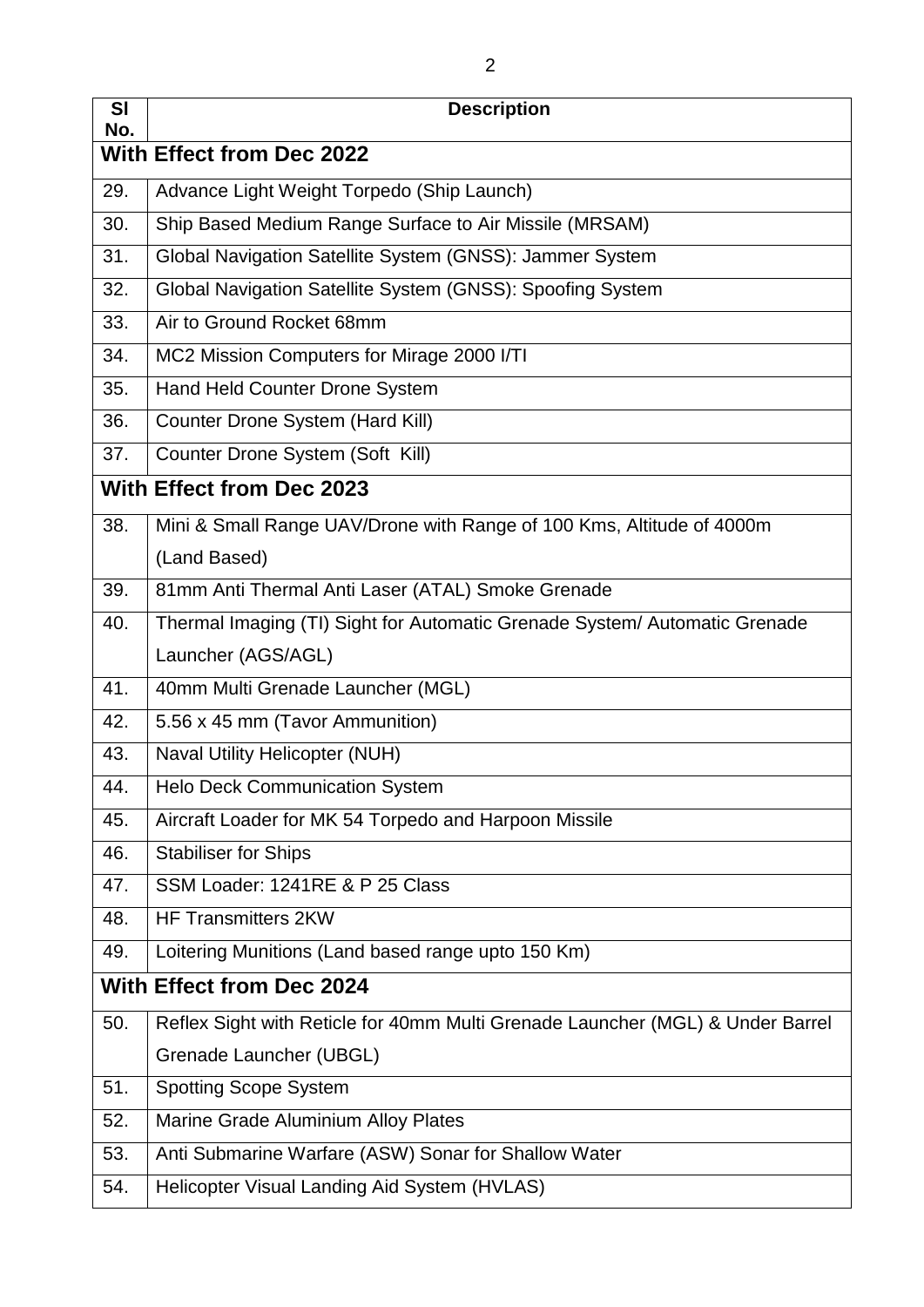| <b>SI</b><br>No.                 | <b>Description</b>                                                             |  |
|----------------------------------|--------------------------------------------------------------------------------|--|
|                                  | <b>With Effect from Dec 2024</b>                                               |  |
| 55.                              | Range Extension Kit (REK) for 250 Kg High Speed (HS) Bomb                      |  |
| 56.                              | Range Extension Kit (REK) for 500 Kg General Purpose (GP) Bomb                 |  |
| 57.                              | Long Range Weapon with IR Seeker (70-100KM)                                    |  |
| 58.                              | Chaff (1"x1"x8") & Flares (1"x1"x8") for Fighter Aircraft                      |  |
| 59.                              | Flares (2"x1"x8") for Fighter Aircraft                                         |  |
| <b>With Effect from Dec 2025</b> |                                                                                |  |
| 60.                              | Mounted Artillery Gun System 155mm/ 52 Cal                                     |  |
| 61.                              | 7.62mm x 54 (Sniper) Ammunition                                                |  |
| 62.                              | See Through Armour                                                             |  |
| 63.                              | <b>Light Weight Tanks</b>                                                      |  |
| 64.                              | <b>155mm Terminal Guided Munition</b>                                          |  |
| 65.                              | Guided Extended Range (GER) Rocket for Pinaka Multiple Launch Rocket System    |  |
|                                  | (MLRS)                                                                         |  |
| 66.                              | Armoured Recovery Vehicle (ARV) for MBT Arjun                                  |  |
| 67.                              | Portable Helipad                                                               |  |
| 68.                              | <b>Land Based Tactical Communication System</b>                                |  |
| 69.                              | <b>Next Generation Fast Attack Craft</b>                                       |  |
| 70.                              | <b>Next Generation Fast Interceptor Craft</b>                                  |  |
| 71.                              | Ship Based Vertical Launched Short Range Surface to Air Missile (VL SRSAM)     |  |
| 72.                              | Radar Warning Receiver (RWR) for Su-30 MKI                                     |  |
| 73.                              | Radar Warning Receiver (RWR) for Mi-17 & Mi-17 IV                              |  |
| 74.                              | Instrumented Electronic Warfare Range (IEWR)                                   |  |
| 75.                              | Range extension Kit (REK) for 450 Kg High Speed (HS) Bomb                      |  |
| 76.                              | Anti-Radiation Missile (ARMs) upto 100 Km                                      |  |
|                                  | <b>With Effect from Dec 2026</b>                                               |  |
| 77.                              | Digital Instant Fire Detection Suppression System (DIFDSS) for Infantry Combat |  |
|                                  | Vehicles                                                                       |  |
| 78.                              | 155mm Ammunition with Course Correctible Fuse                                  |  |
| 79.                              | Battle Field Surveillance Radar (Range 30 KM)                                  |  |
|                                  |                                                                                |  |